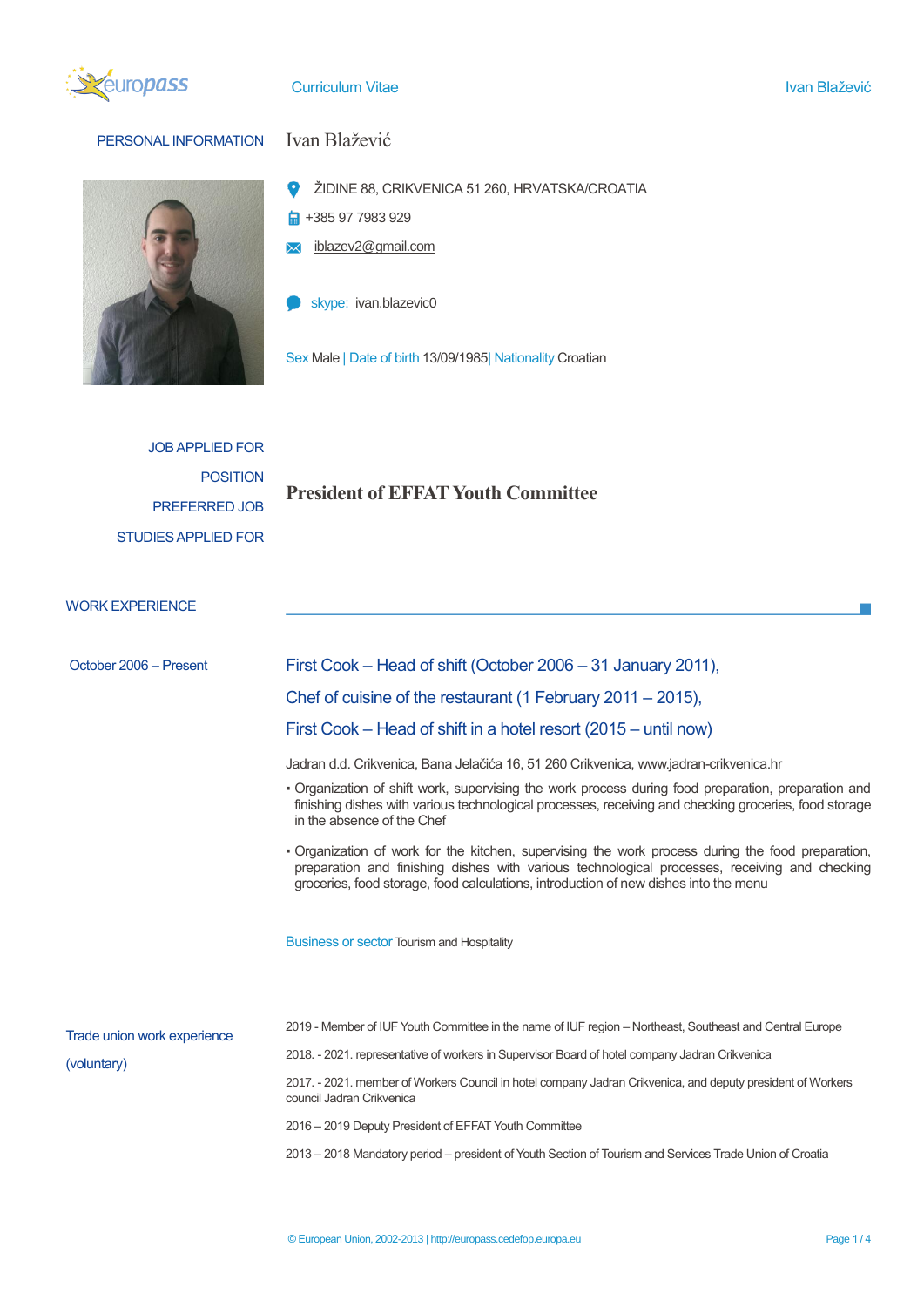

#### **Curriculum Vitae Ivan Blažević** Ivan Blažević i Sultan Blažević i Sultan Blažević i Sultan Blažević i Sultan Blažević

2011 – 2013 Mandatory period – president of Youth section of Tourism and Services Trade Union of Croatia

2009 – 2011 Mandatory period - secretary of Youth section of Tourism and Services Trade Union of Croatia

2010 – Present – shop-steward in the hotel where I work

2006 – 2010 Member of the union committee of the hotel where I work

#### Confederation work experience

(voluntary)

2017 – 2019 Member of Executive board of Youth section of Union of Autonomous Trade Unions of Croatia (UATUC)

2015 representative from Croatia and UATUC on meetings of Pan-European Regional Council – International Trade Union Confederation (PERC – ITUC)

2015 – 2017 Member of Executive board of Youth section of UATUC

2013 – 2015 Member of Executive board of Youth section of UATUC

2012 – 2013 Representative from Croatia and UATUC on meetings of Youth Board of European Trade Union Confederation (ETUC)

From 2011 – Member volunteer Youth Committee of the Regional Council of Unions "Solidarity"

2011 – 2013 President of Youth section of UATUC

2009 – 2011 Vice president of Youth Section in UATUC

### EDUCATION AND TRAINING

## October 2006 – June 2009 Bacc. oec., Professional Bachelor of Economics Replace with EQF (or

other) level if relevant

Faculty of Tourism and Hospitality Management, Opatija, Croatia ▪ Gastronomy and restaurant

PERSONAL SKILLS

Mother tongue(s) Croatian language

Other language(s)

| <b>UNDERSTANDING</b> |         | <b>SPEAKING</b>    |                   | <b>WRITING</b> |
|----------------------|---------|--------------------|-------------------|----------------|
| Listening            | Reading | Spoken interaction | Spoken production |                |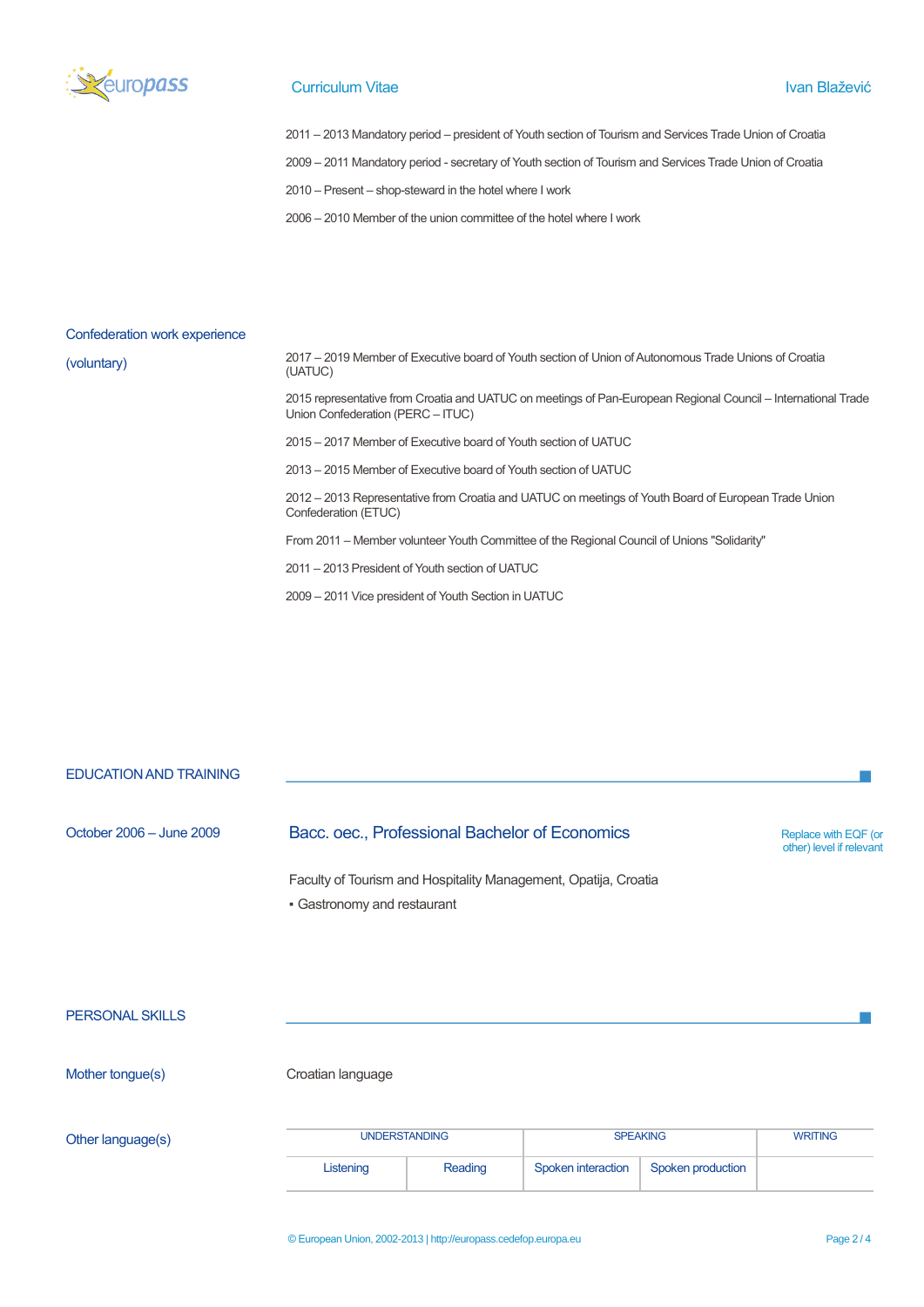| <b>TOPASS</b>                      | <b>Curriculum Vitae</b>                                                                                                                                                                                                                                       | Ivan Blažević  |                |                |                |  |  |
|------------------------------------|---------------------------------------------------------------------------------------------------------------------------------------------------------------------------------------------------------------------------------------------------------------|----------------|----------------|----------------|----------------|--|--|
| English language                   | C <sub>1</sub>                                                                                                                                                                                                                                                | C <sub>1</sub> | C <sub>1</sub> | C <sub>1</sub> | <b>B2</b>      |  |  |
| French language                    | A1                                                                                                                                                                                                                                                            | A1             | A1             | A <sub>1</sub> | A1             |  |  |
| Italian language                   | A <sub>1</sub>                                                                                                                                                                                                                                                | A <sub>1</sub> | A <sub>1</sub> | A <sub>1</sub> | A <sub>1</sub> |  |  |
|                                    | Levels: A1/2: Basic user - B1/2: Independent user - C1/2 Proficient user<br>Common European Framework of Reference for Languages                                                                                                                              |                |                |                |                |  |  |
| <b>Communication skills</b>        | · good communication skills gained through my experience in board of Youth Sections in trade union<br>and confederation, and working in company                                                                                                               |                |                |                |                |  |  |
| Organisational / managerial skills | . high level of organizational skills, management of shift work<br>. leadership (currently responsible for a team of 6 people in hotel company)                                                                                                               |                |                |                |                |  |  |
| Job-related skills                 | · good command of quality control processes                                                                                                                                                                                                                   |                |                |                |                |  |  |
| <b>Computer skills</b>             | • working with Microsoft Office, Microsoft Word, Power Point, Outlook and basic knowledge of Excel                                                                                                                                                            |                |                |                |                |  |  |
| <b>ADDITIONAL INFORMATION</b>      |                                                                                                                                                                                                                                                               |                |                |                |                |  |  |
| Projects                           | I was a part of team where we were actively writing project applications to regional office of<br>Friedrich Ebert Stiftung (Friedrich Ebert Foundation) in Belgrade, Serbia - Regional Office of Labour<br>Relations and Social Dialogue in South-East Europe |                |                |                |                |  |  |